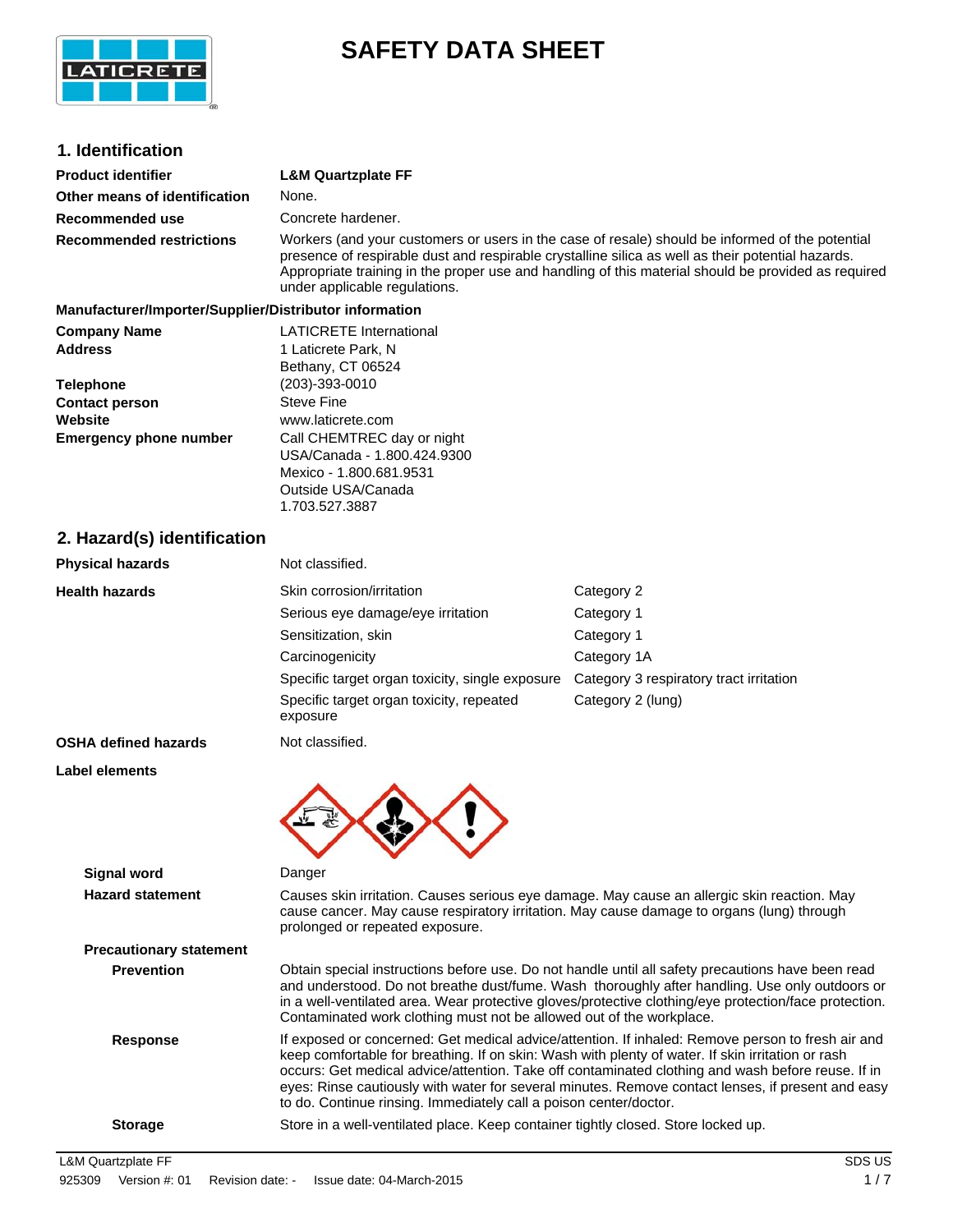## **3. Composition/information on ingredients**

| <b>Mixtures</b>                                                                  |                                                                                                                                                                                                                                                                                                                          |                   |       |
|----------------------------------------------------------------------------------|--------------------------------------------------------------------------------------------------------------------------------------------------------------------------------------------------------------------------------------------------------------------------------------------------------------------------|-------------------|-------|
| <b>Chemical name</b>                                                             |                                                                                                                                                                                                                                                                                                                          | <b>CAS number</b> | %     |
| Silica Sand                                                                      |                                                                                                                                                                                                                                                                                                                          | 14808-60-7        | 60-70 |
| <b>Portland Cement</b>                                                           |                                                                                                                                                                                                                                                                                                                          | 65997-15-1        | 30-40 |
| <b>Composition comments</b>                                                      | All concentrations are in percent by weight unless ingredient is a gas. Gas concentrations are in<br>percent by volume.                                                                                                                                                                                                  |                   |       |
| 4. First-aid measures                                                            |                                                                                                                                                                                                                                                                                                                          |                   |       |
| <b>Inhalation</b>                                                                | Remove victim to fresh air and keep at rest in a position comfortable for breathing. Call a physician<br>if symptoms develop or persist.                                                                                                                                                                                 |                   |       |
| <b>Skin contact</b>                                                              | Wash off with soap and plenty of water. If skin irritation or rash occurs: Get medical<br>advice/attention. Take off contaminated clothing and wash before reuse.                                                                                                                                                        |                   |       |
| Eye contact                                                                      | Do not rub eyes. Immediately flush eyes with plenty of water for at least 15 minutes. Remove<br>contact lenses, if present and easy to do. Continue rinsing. Call a physician or poison control<br>center immediately.                                                                                                   |                   |       |
| Ingestion                                                                        | Rinse mouth. Get medical attention if symptoms occur.                                                                                                                                                                                                                                                                    |                   |       |
| <b>Most important</b><br>symptoms/effects, acute and<br>delayed                  | Rash. Coughing. Irritant effects. Symptoms may include stinging, tearing, redness, swelling, and<br>blurred vision. Permanent eye damage including blindness could result. Prolonged exposure may<br>cause chronic effects.                                                                                              |                   |       |
| Indication of immediate<br>medical attention and special<br>treatment needed     | Provide general supportive measures and treat symptomatically.                                                                                                                                                                                                                                                           |                   |       |
| <b>General information</b>                                                       | Ensure that medical personnel are aware of the material(s) involved, and take precautions to<br>protect themselves. IF exposed or concerned: Get medical advice/attention. Wash contaminated<br>clothing before reuse.                                                                                                   |                   |       |
| 5. Fire-fighting measures                                                        |                                                                                                                                                                                                                                                                                                                          |                   |       |
| Suitable extinguishing media                                                     | Water fog. Foam. Dry chemical powder. Carbon dioxide (CO2).                                                                                                                                                                                                                                                              |                   |       |
| Unsuitable extinguishing<br>media                                                | None known.                                                                                                                                                                                                                                                                                                              |                   |       |
| Specific hazards arising from<br>the chemical                                    | During fire, gases hazardous to health may be formed.                                                                                                                                                                                                                                                                    |                   |       |
| Special protective equipment<br>and precautions for firefighters                 | Self-contained breathing apparatus and full protective clothing must be worn in case of fire.                                                                                                                                                                                                                            |                   |       |
| <b>Fire fighting</b><br>equipment/instructions                                   | In case of fire and/or explosion do not breathe fumes.                                                                                                                                                                                                                                                                   |                   |       |
| <b>General fire hazards</b>                                                      | No unusual fire or explosion hazards noted.                                                                                                                                                                                                                                                                              |                   |       |
| 6. Accidental release measures                                                   |                                                                                                                                                                                                                                                                                                                          |                   |       |
| <b>Personal precautions,</b><br>protective equipment and<br>emergency procedures | Keep unnecessary personnel away. Keep upwind. Avoid formation of dust. Wear appropriate<br>protective equipment and clothing during clean-up. Do not touch damaged containers or spilled<br>material unless wearing appropriate protective clothing. Ensure adequate ventilation.                                        |                   |       |
| <b>Methods and materials for</b><br>containment and cleaning up                  | Stop the flow of material, if this is without risk. Sweep or shovel up material and place in a clearly<br>labeled container for waste. Collect dust using a vacuum cleaner. Following product recovery,<br>flush area with water.                                                                                        |                   |       |
| <b>Environmental precautions</b>                                                 | Avoid discharge into drains, water courses or onto the ground.                                                                                                                                                                                                                                                           |                   |       |
| 7. Handling and storage                                                          |                                                                                                                                                                                                                                                                                                                          |                   |       |
| <b>Precautions for safe handling</b>                                             | Do not handle until all safety precautions have been read and understood. Minimize dust<br>generation and accumulation. Wear appropriate personal protective equipment. Do not breathe<br>dust. Avoid contact with eyes, skin, and clothing. Provide adequate ventilation. Observe good<br>industrial hygiene practices. |                   |       |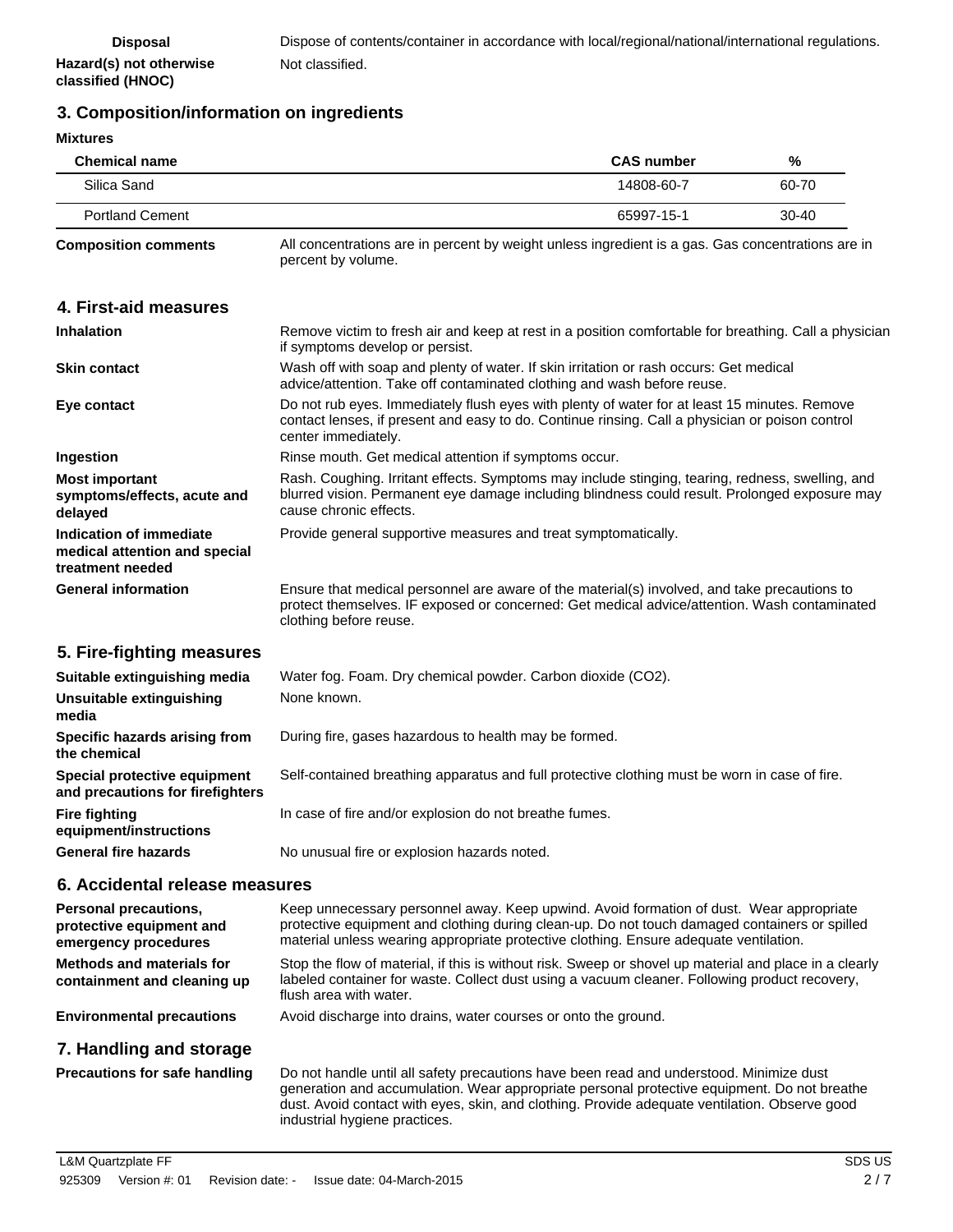#### **8. Exposure controls/personal protection**

#### **Occupational exposure limits**

#### **US. OSHA Table Z-1 Limits for Air Contaminants (29 CFR 1910.1000)**

| <b>Components</b>                           | <b>Type</b>                                                                                                                                                                                                                                                                                                                                                                                                                        | <b>Value</b>    | Form                 |
|---------------------------------------------|------------------------------------------------------------------------------------------------------------------------------------------------------------------------------------------------------------------------------------------------------------------------------------------------------------------------------------------------------------------------------------------------------------------------------------|-----------------|----------------------|
| Portland Cement (CAS<br>65997-15-1)         | PEL                                                                                                                                                                                                                                                                                                                                                                                                                                | $5$ mg/m $3$    | Respirable fraction. |
| US. OSHA Table Z-3 (29 CFR 1910.1000)       |                                                                                                                                                                                                                                                                                                                                                                                                                                    | 15 mg/m3        | Total dust.          |
|                                             |                                                                                                                                                                                                                                                                                                                                                                                                                                    |                 |                      |
| <b>Components</b>                           | <b>Type</b>                                                                                                                                                                                                                                                                                                                                                                                                                        | <b>Value</b>    | <b>Form</b>          |
| <b>Portland Cement (CAS</b><br>65997-15-1)  | <b>TWA</b>                                                                                                                                                                                                                                                                                                                                                                                                                         | 50 mppcf        |                      |
| Silica Sand (CAS<br>14808-60-7)             | <b>TWA</b>                                                                                                                                                                                                                                                                                                                                                                                                                         | $0.3$ mg/m $3$  | Total dust.          |
|                                             |                                                                                                                                                                                                                                                                                                                                                                                                                                    | $0.1$ mg/m $3$  | Respirable.          |
|                                             |                                                                                                                                                                                                                                                                                                                                                                                                                                    | 2.4 mppcf       | Respirable.          |
| US. ACGIH Threshold Limit Values            |                                                                                                                                                                                                                                                                                                                                                                                                                                    |                 |                      |
| <b>Components</b>                           | <b>Type</b>                                                                                                                                                                                                                                                                                                                                                                                                                        | <b>Value</b>    | <b>Form</b>          |
| <b>Portland Cement (CAS</b><br>65997-15-1)  | TWA                                                                                                                                                                                                                                                                                                                                                                                                                                | 1 $mg/m3$       | Respirable fraction. |
| Silica Sand (CAS<br>14808-60-7)             | <b>TWA</b>                                                                                                                                                                                                                                                                                                                                                                                                                         | $0.025$ mg/m3   | Respirable fraction. |
| US. NIOSH: Pocket Guide to Chemical Hazards |                                                                                                                                                                                                                                                                                                                                                                                                                                    |                 |                      |
| <b>Components</b>                           | <b>Type</b>                                                                                                                                                                                                                                                                                                                                                                                                                        | Value           | <b>Form</b>          |
| <b>Portland Cement (CAS</b><br>65997-15-1)  | <b>TWA</b>                                                                                                                                                                                                                                                                                                                                                                                                                         | $5$ mg/m $3$    | Respirable.          |
|                                             |                                                                                                                                                                                                                                                                                                                                                                                                                                    | 10 mg/m3        | Total                |
| Silica Sand (CAS<br>14808-60-7)             | <b>TWA</b>                                                                                                                                                                                                                                                                                                                                                                                                                         | $0.05$ mg/m $3$ | Respirable dust.     |
| <b>Biological limit values</b>              | No biological exposure limits noted for the ingredient(s).                                                                                                                                                                                                                                                                                                                                                                         |                 |                      |
| <b>Exposure guidelines</b>                  | Occupational exposure to nuisance dust (total and respirable) and respirable crystalline silica<br>should be monitored and controlled.                                                                                                                                                                                                                                                                                             |                 |                      |
| Appropriate engineering<br>controls         | Good general ventilation (typically 10 air changes per hour) should be used. Ventilation rates<br>should be matched to conditions. If applicable, use process enclosures, local exhaust ventilation,<br>or other engineering controls to maintain airborne levels below recommended exposure limits. If<br>exposure limits have not been established, maintain airborne levels to an acceptable level. Provide<br>eyewash station. |                 |                      |
|                                             | Individual protection measures, such as personal protective equipment                                                                                                                                                                                                                                                                                                                                                              |                 |                      |
| <b>Eye/face protection</b>                  | Wear safety glasses with side shields (or goggles).                                                                                                                                                                                                                                                                                                                                                                                |                 |                      |
| <b>Skin protection</b>                      |                                                                                                                                                                                                                                                                                                                                                                                                                                    |                 |                      |
| <b>Hand protection</b>                      | Wear chemical-resistant, impervious gloves.                                                                                                                                                                                                                                                                                                                                                                                        |                 |                      |
| <b>Other</b>                                | Wear appropriate chemical resistant clothing.                                                                                                                                                                                                                                                                                                                                                                                      |                 |                      |
| <b>Respiratory protection</b>               | Wear a dust mask if dust is generated above exposure limits.                                                                                                                                                                                                                                                                                                                                                                       |                 |                      |
| <b>Thermal hazards</b>                      | Wear appropriate thermal protective clothing, when necessary.                                                                                                                                                                                                                                                                                                                                                                      |                 |                      |
| <b>General hygiene</b><br>considerations    | Always observe good personal hygiene measures, such as washing after handling the material<br>and before eating, drinking, and/or smoking. Routinely wash work clothing and protective<br>equipment to remove contaminants. Contaminated work clothing should not be allowed out of the<br>workplace.                                                                                                                              |                 |                      |

#### **9. Physical and chemical properties**

| Appearance            |         |
|-----------------------|---------|
| <b>Physical state</b> | Solid.  |
| <b>Form</b>           | Powder. |
| <b>Color</b>          | Grey.   |
|                       |         |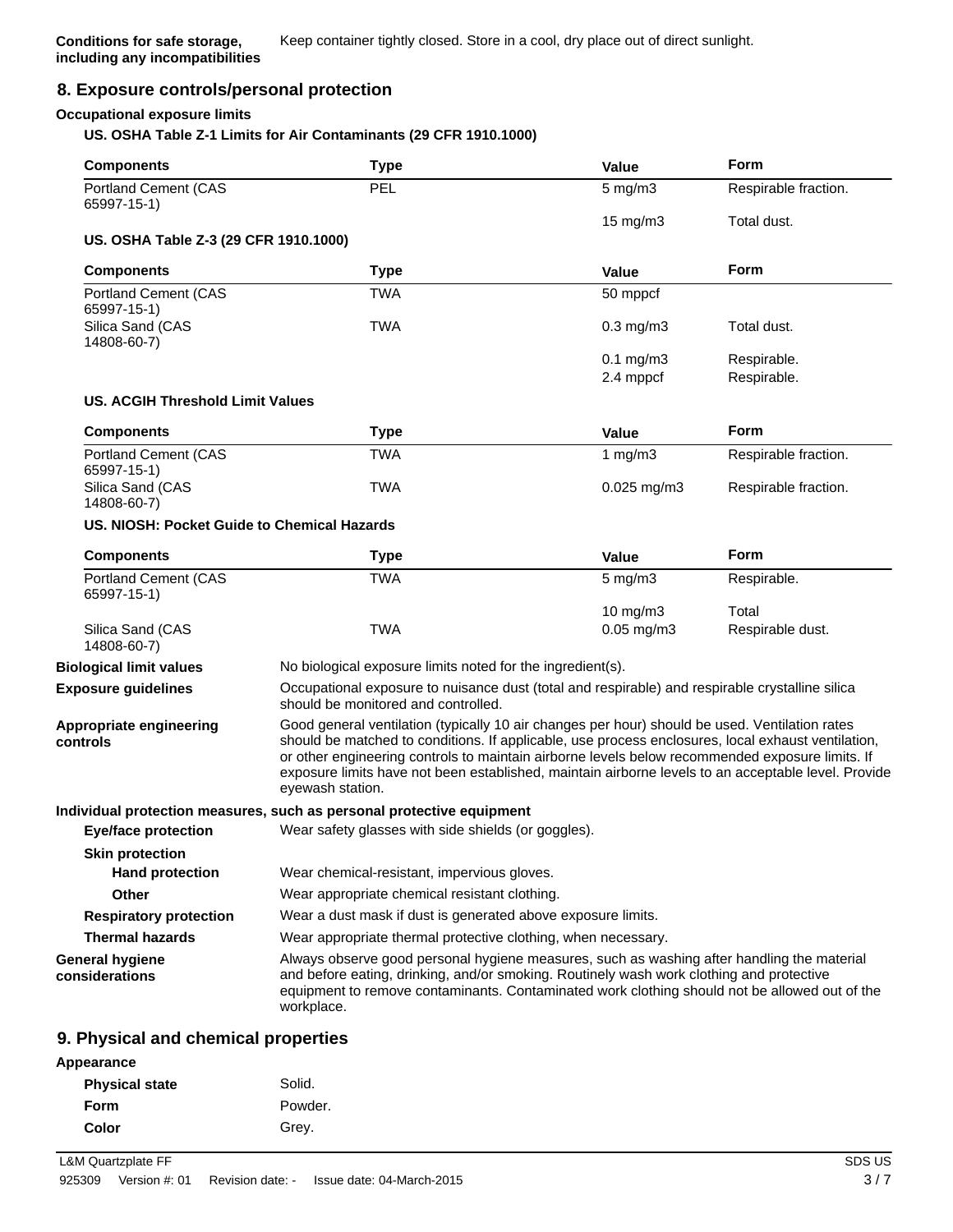| Odor               |                                                   | Not available. |
|--------------------|---------------------------------------------------|----------------|
|                    | <b>Odor threshold</b>                             | Not available. |
| рH                 |                                                   | Not available. |
|                    | Melting point/freezing point                      | Not available. |
| range              | Initial boiling point and boiling                 | Not available. |
| <b>Flash point</b> |                                                   | Not available. |
|                    | <b>Evaporation rate</b>                           | Not available. |
|                    | <b>Flammability (solid, gas)</b>                  | Not available. |
|                    | Upper/lower flammability or explosive limits      |                |
| (%)                | <b>Flammability limit - lower</b>                 | Not available. |
| (%)                | <b>Flammability limit - upper</b>                 | Not available. |
|                    | Explosive limit - lower (%)                       | Not available. |
|                    | Explosive limit - upper (%)                       | Not available. |
|                    | Vapor pressure                                    | Not available. |
|                    | Vapor density                                     | Not available. |
|                    | <b>Relative density</b>                           | Not available. |
|                    | Solubility(ies)                                   |                |
|                    | <b>Solubility (water)</b>                         | Insoluble      |
|                    | <b>Partition coefficient</b><br>(n-octanol/water) | Not available. |
|                    | <b>Auto-ignition temperature</b>                  | Not available. |
|                    | <b>Decomposition temperature</b>                  | Not available. |
| <b>Viscosity</b>   |                                                   | Not available. |
|                    | 10. Stability and reactivity                      |                |

| <b>Reactivity</b>                            | The product is stable and non-reactive under normal conditions of use, storage and transport. |
|----------------------------------------------|-----------------------------------------------------------------------------------------------|
| <b>Chemical stability</b>                    | Material is stable under normal conditions.                                                   |
| <b>Possibility of hazardous</b><br>reactions | No dangerous reaction known under conditions of normal use.                                   |
| <b>Conditions to avoid</b>                   | Contact with incompatible materials.                                                          |
| Incompatible materials                       | Strong oxidizing agents.                                                                      |
| <b>Hazardous decomposition</b><br>products   | No hazardous decomposition products are known.                                                |

## **11. Toxicological information**

## **Information on likely routes of exposure**

| <b>Inhalation</b>                                                                  | Dust irritates the respiratory system, and may cause coughing and difficulties in breathing.                                                                                                                                |  |
|------------------------------------------------------------------------------------|-----------------------------------------------------------------------------------------------------------------------------------------------------------------------------------------------------------------------------|--|
| <b>Skin contact</b>                                                                | Causes skin irritation. May cause an allergic skin reaction. Prolonged contact with wet<br>cement/mixture may cause burns.                                                                                                  |  |
| Eye contact                                                                        | Causes serious eye damage. Prolonged contact with wet cement/mixture may cause burns.                                                                                                                                       |  |
| Ingestion                                                                          | Swallowing may cause gastrointestinal irritation.                                                                                                                                                                           |  |
| Symptoms related to the<br>physical, chemical and<br>toxicological characteristics | Rash. Coughing. Irritant effects. Symptoms may include stinging, tearing, redness, swelling, and<br>blurred vision. Permanent eye damage including blindness could result. Prolonged exposure may<br>cause chronic effects. |  |

## **Information on toxicological effects**

| <b>Acute toxicity</b>                | May cause respiratory irritation. |
|--------------------------------------|-----------------------------------|
| <b>Skin corrosion/irritation</b>     | Causes skin irritation.           |
| Serious eye damage/eye<br>irritation | Causes serious eye damage.        |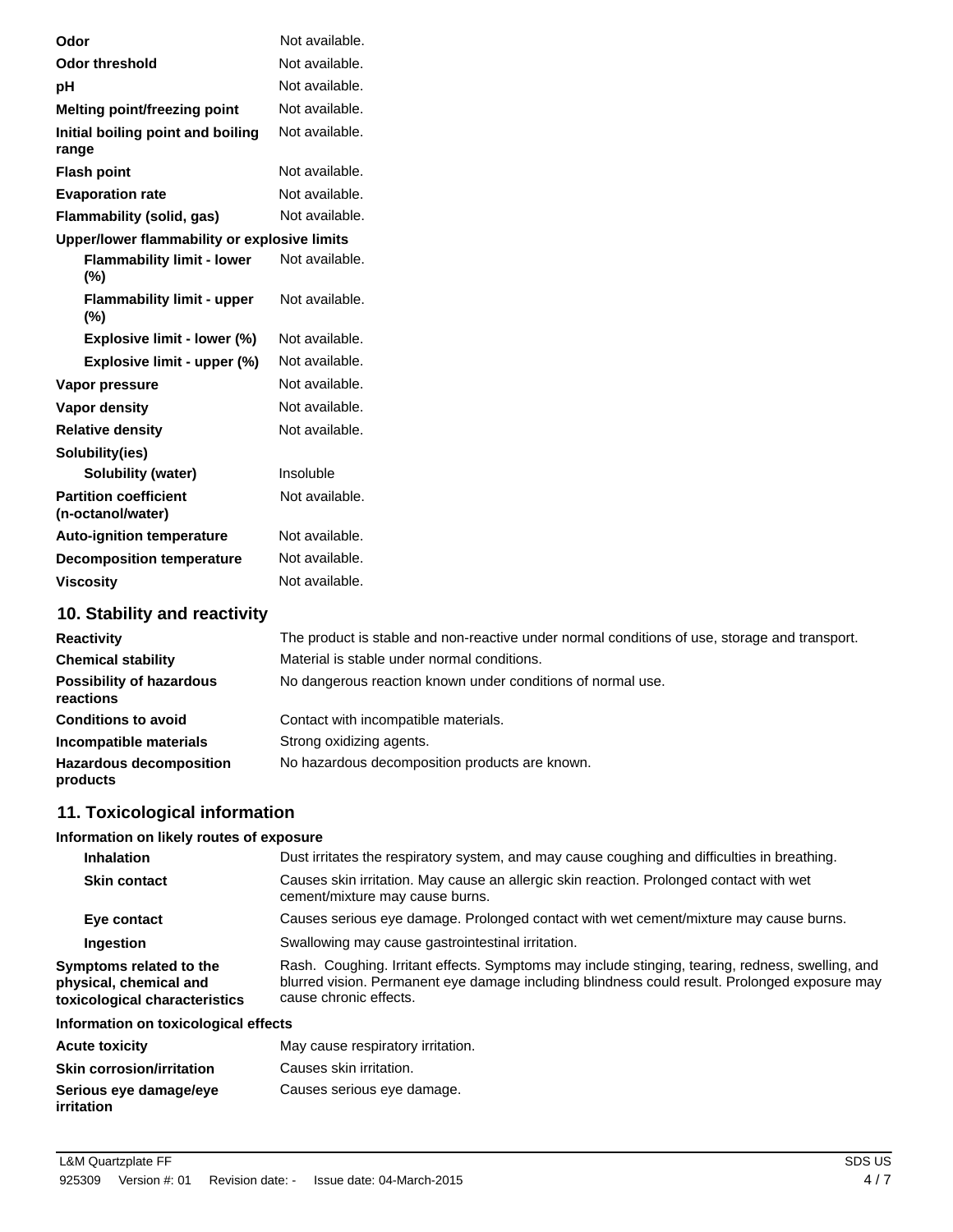| Respiratory or skin sensitization                                |                                                                                                                                                                                                                                                                                                                                                                                                                                                                                                                                                                                                                                                                                                                                                                                                                                                                                                                                                                                                                                                                                                                                                                                                                                                                                             |  |
|------------------------------------------------------------------|---------------------------------------------------------------------------------------------------------------------------------------------------------------------------------------------------------------------------------------------------------------------------------------------------------------------------------------------------------------------------------------------------------------------------------------------------------------------------------------------------------------------------------------------------------------------------------------------------------------------------------------------------------------------------------------------------------------------------------------------------------------------------------------------------------------------------------------------------------------------------------------------------------------------------------------------------------------------------------------------------------------------------------------------------------------------------------------------------------------------------------------------------------------------------------------------------------------------------------------------------------------------------------------------|--|
| <b>Respiratory sensitization</b>                                 | No data available.                                                                                                                                                                                                                                                                                                                                                                                                                                                                                                                                                                                                                                                                                                                                                                                                                                                                                                                                                                                                                                                                                                                                                                                                                                                                          |  |
| <b>Skin sensitization</b>                                        | May cause an allergic skin reaction.                                                                                                                                                                                                                                                                                                                                                                                                                                                                                                                                                                                                                                                                                                                                                                                                                                                                                                                                                                                                                                                                                                                                                                                                                                                        |  |
| Germ cell mutagenicity                                           | No data available to indicate product or any components present at greater than 0.1% are<br>mutagenic or genotoxic.                                                                                                                                                                                                                                                                                                                                                                                                                                                                                                                                                                                                                                                                                                                                                                                                                                                                                                                                                                                                                                                                                                                                                                         |  |
| Carcinogenicity                                                  | May cause cancer. In 1997, IARC (the International Agency for Research on Cancer) concluded<br>that crystalline silica inhaled from occupational sources can cause lung cancer in humans.<br>However in making the overall evaluation, IARC noted that "carcinogenicity was not detected in all<br>industrial circumstances studied. Carcinogenicity may be dependent on inherent characteristics of<br>the crystalline silica or on external factors affecting its biological activity or distribution of its<br>polymorphs." (IARC Monographs on the evaluation of the carcinogenic risks of chemicals to<br>humans, Silica, silicates dust and organic fibres, 1997, Vol. 68, IARC, Lyon, France.) In June<br>2003, SCOEL (the EU Scientific Committee on Occupational Exposure Limits) concluded that the<br>main effect in humans of the inhalation of respirable crystalline silica dust is silicosis. "There is<br>sufficient information to conclude that the relative risk of lung cancer is increased in persons with<br>silicosis (and, apparently, not in employees without silicosis exposed to silica dust in quarries and<br>in the ceramic industry). Therefore, preventing the onset of silicosis will also reduce the cancer<br>risk" (SCOEL SUM Doc 94-final, June 2003) |  |
| IARC Monographs. Overall Evaluation of Carcinogenicity           |                                                                                                                                                                                                                                                                                                                                                                                                                                                                                                                                                                                                                                                                                                                                                                                                                                                                                                                                                                                                                                                                                                                                                                                                                                                                                             |  |
| Silica Sand (CAS 14808-60-7)<br><b>NTP Report on Carcinogens</b> | 1 Carcinogenic to humans.                                                                                                                                                                                                                                                                                                                                                                                                                                                                                                                                                                                                                                                                                                                                                                                                                                                                                                                                                                                                                                                                                                                                                                                                                                                                   |  |
| Silica Sand (CAS 14808-60-7)                                     | Known To Be Human Carcinogen.                                                                                                                                                                                                                                                                                                                                                                                                                                                                                                                                                                                                                                                                                                                                                                                                                                                                                                                                                                                                                                                                                                                                                                                                                                                               |  |
| Not listed.                                                      | OSHA Specifically Regulated Substances (29 CFR 1910.1001-1050)                                                                                                                                                                                                                                                                                                                                                                                                                                                                                                                                                                                                                                                                                                                                                                                                                                                                                                                                                                                                                                                                                                                                                                                                                              |  |
| <b>Reproductive toxicity</b>                                     | This product is not expected to cause reproductive or developmental effects.                                                                                                                                                                                                                                                                                                                                                                                                                                                                                                                                                                                                                                                                                                                                                                                                                                                                                                                                                                                                                                                                                                                                                                                                                |  |
|                                                                  | May cause respiratory irritation.                                                                                                                                                                                                                                                                                                                                                                                                                                                                                                                                                                                                                                                                                                                                                                                                                                                                                                                                                                                                                                                                                                                                                                                                                                                           |  |
| Specific target organ toxicity -<br>single exposure              |                                                                                                                                                                                                                                                                                                                                                                                                                                                                                                                                                                                                                                                                                                                                                                                                                                                                                                                                                                                                                                                                                                                                                                                                                                                                                             |  |
| Specific target organ toxicity -<br>repeated exposure            | May cause damage to organs (lung) through prolonged or repeated exposure.                                                                                                                                                                                                                                                                                                                                                                                                                                                                                                                                                                                                                                                                                                                                                                                                                                                                                                                                                                                                                                                                                                                                                                                                                   |  |
| <b>Aspiration hazard</b>                                         | Due to the physical form of the product it is not an aspiration hazard.                                                                                                                                                                                                                                                                                                                                                                                                                                                                                                                                                                                                                                                                                                                                                                                                                                                                                                                                                                                                                                                                                                                                                                                                                     |  |
| <b>Chronic effects</b>                                           | Prolonged or repeated exposure may cause lung injury, including silicosis.                                                                                                                                                                                                                                                                                                                                                                                                                                                                                                                                                                                                                                                                                                                                                                                                                                                                                                                                                                                                                                                                                                                                                                                                                  |  |
| 12. Ecological information                                       |                                                                                                                                                                                                                                                                                                                                                                                                                                                                                                                                                                                                                                                                                                                                                                                                                                                                                                                                                                                                                                                                                                                                                                                                                                                                                             |  |
| <b>Ecotoxicity</b>                                               | Not expected to be harmful to aquatic organisms.                                                                                                                                                                                                                                                                                                                                                                                                                                                                                                                                                                                                                                                                                                                                                                                                                                                                                                                                                                                                                                                                                                                                                                                                                                            |  |
| Persistence and degradability                                    | No data is available on the degradability of this product.                                                                                                                                                                                                                                                                                                                                                                                                                                                                                                                                                                                                                                                                                                                                                                                                                                                                                                                                                                                                                                                                                                                                                                                                                                  |  |
| <b>Bioaccumulative potential</b>                                 | No data available for this product.                                                                                                                                                                                                                                                                                                                                                                                                                                                                                                                                                                                                                                                                                                                                                                                                                                                                                                                                                                                                                                                                                                                                                                                                                                                         |  |
| <b>Mobility in soil</b>                                          | The product is not mobile in soil.                                                                                                                                                                                                                                                                                                                                                                                                                                                                                                                                                                                                                                                                                                                                                                                                                                                                                                                                                                                                                                                                                                                                                                                                                                                          |  |
| Other adverse effects                                            | No other adverse environmental effects (e.g. ozone depletion, photochemical ozone creation<br>potential, endocrine disruption, global warming potential) are expected from this component.                                                                                                                                                                                                                                                                                                                                                                                                                                                                                                                                                                                                                                                                                                                                                                                                                                                                                                                                                                                                                                                                                                  |  |
| 13. Disposal considerations                                      |                                                                                                                                                                                                                                                                                                                                                                                                                                                                                                                                                                                                                                                                                                                                                                                                                                                                                                                                                                                                                                                                                                                                                                                                                                                                                             |  |
| <b>Disposal instructions</b>                                     | Dispose of contents/container in accordance with local/regional/national/international regulations.<br>Do not contaminate ponds, waterways or ditches with chemical or used container.                                                                                                                                                                                                                                                                                                                                                                                                                                                                                                                                                                                                                                                                                                                                                                                                                                                                                                                                                                                                                                                                                                      |  |
| Hazardous waste code                                             | The waste code should be assigned in discussion between the user, the producer and the waste<br>disposal company.                                                                                                                                                                                                                                                                                                                                                                                                                                                                                                                                                                                                                                                                                                                                                                                                                                                                                                                                                                                                                                                                                                                                                                           |  |
| Waste from residues / unused<br>products                         | Dispose of in accordance with local regulations. Empty containers or liners may retain some<br>product residues. This material and its container must be disposed of in a safe manner (see:<br>Disposal instructions).                                                                                                                                                                                                                                                                                                                                                                                                                                                                                                                                                                                                                                                                                                                                                                                                                                                                                                                                                                                                                                                                      |  |
| <b>Contaminated packaging</b>                                    | Empty containers should be taken to an approved waste handling site for recycling or disposal.<br>Since emptied containers may retain product residue, follow label warnings even after container is<br>emptied.                                                                                                                                                                                                                                                                                                                                                                                                                                                                                                                                                                                                                                                                                                                                                                                                                                                                                                                                                                                                                                                                            |  |
| 14. Transport information                                        |                                                                                                                                                                                                                                                                                                                                                                                                                                                                                                                                                                                                                                                                                                                                                                                                                                                                                                                                                                                                                                                                                                                                                                                                                                                                                             |  |
| <b>DOT</b><br>Not regulated as dangerous goods.                  |                                                                                                                                                                                                                                                                                                                                                                                                                                                                                                                                                                                                                                                                                                                                                                                                                                                                                                                                                                                                                                                                                                                                                                                                                                                                                             |  |

**IATA**

Not regulated as dangerous goods.

## **IMDG**

Not regulated as dangerous goods.

#### L&M Quartzplate FF SDS US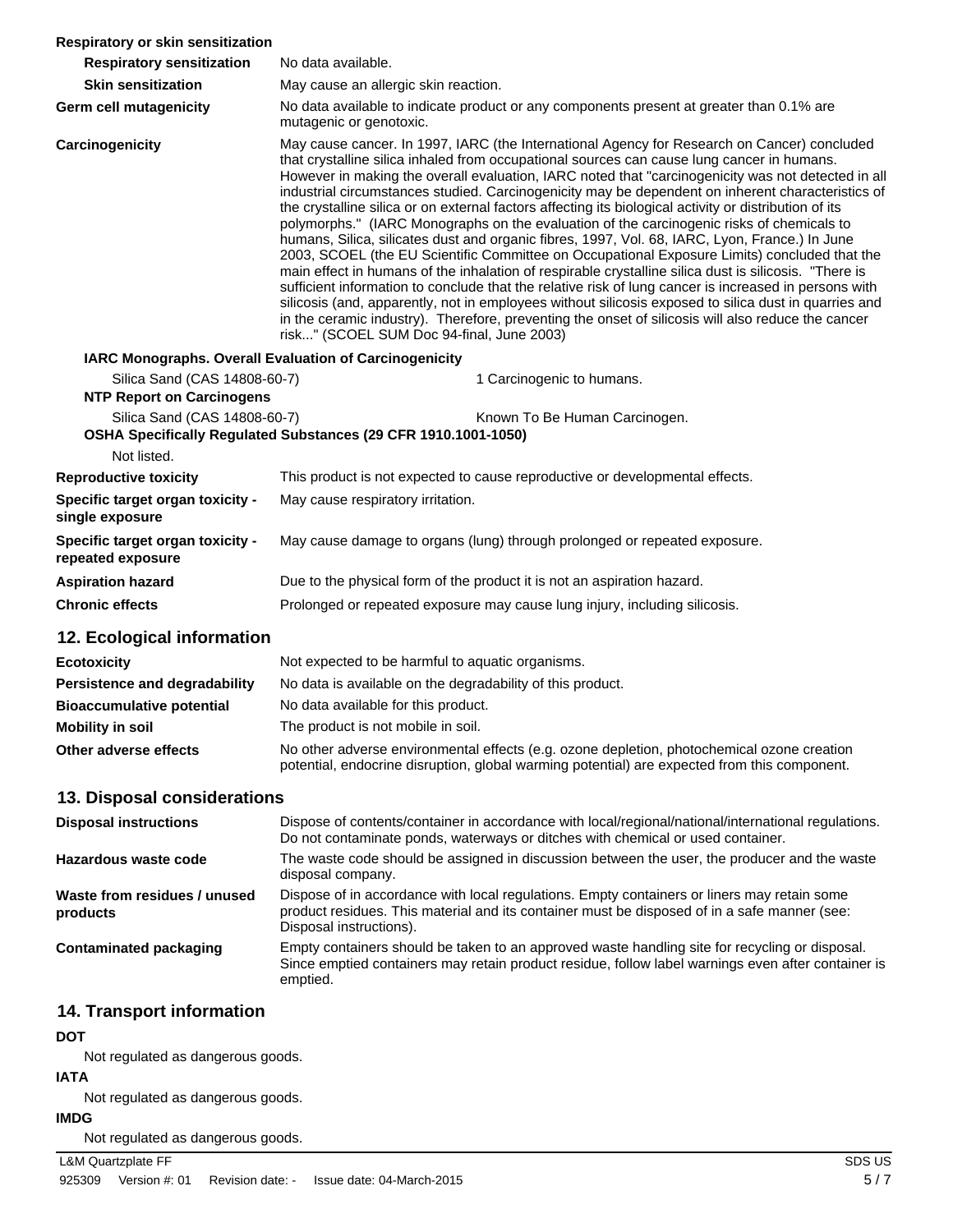# **Transport in bulk according to** This substance/mixture is not intended to be transported in bulk.

#### **15. Regulatory information**

**US federal regulations** This product is a "Hazardous Chemical" as defined by the OSHA Hazard Communication Standard, 29 CFR 1910.1200. **TSCA Section 12(b) Export Notification (40 CFR 707, Subpt. D)** Not regulated. **OSHA Specifically Regulated Substances (29 CFR 1910.1001-1050)** Not listed. **CERCLA Hazardous Substance List (40 CFR 302.4)** Not listed. **Superfund Amendments and Reauthorization Act of 1986 (SARA) Hazard categories** Immediate Hazard - Yes Delayed Hazard - Yes Fire Hazard - No Pressure Hazard - No Reactivity Hazard - No **SARA 302 Extremely hazardous substance** Not listed. **SARA 311/312 Hazardous chemical** Yes **SARA 313 (TRI reporting)** Not regulated. **Other federal regulations Clean Air Act (CAA) Section 112 Hazardous Air Pollutants (HAPs) List** Not regulated. **Clean Air Act (CAA) Section 112(r) Accidental Release Prevention (40 CFR 68.130)** Not regulated. **Safe Drinking Water Act (SDWA)** Not regulated. **US state regulations** WARNING: This product contains a chemical known to the State of California to cause cancer. **US. Massachusetts RTK - Substance List** Portland Cement (CAS 65997-15-1) Silica Sand (CAS 14808-60-7) **US. New Jersey Worker and Community Right-to-Know Act** Portland Cement (CAS 65997-15-1) Silica Sand (CAS 14808-60-7) **US. Pennsylvania Worker and Community Right-to-Know Law** Portland Cement (CAS 65997-15-1) Silica Sand (CAS 14808-60-7) **US. Rhode Island RTK** Not regulated. **US. California Proposition 65** WARNING: This product contains a chemical known to the State of California to cause cancer and birth defects or other reproductive harm. **US - California Proposition 65 - Carcinogens & Reproductive Toxicity (CRT): Listed substance** Silica Sand (CAS 14808-60-7) **International Inventories** Country(s) or region Inventory name **Country in the Country of Country (yes/no**)<sup>\*</sup> Australia Australian Inventory of Chemical Substances (AICS) Yes Canada Domestic Substances List (DSL) Yes

Canada Non-Domestic Substances List (NDSL) No